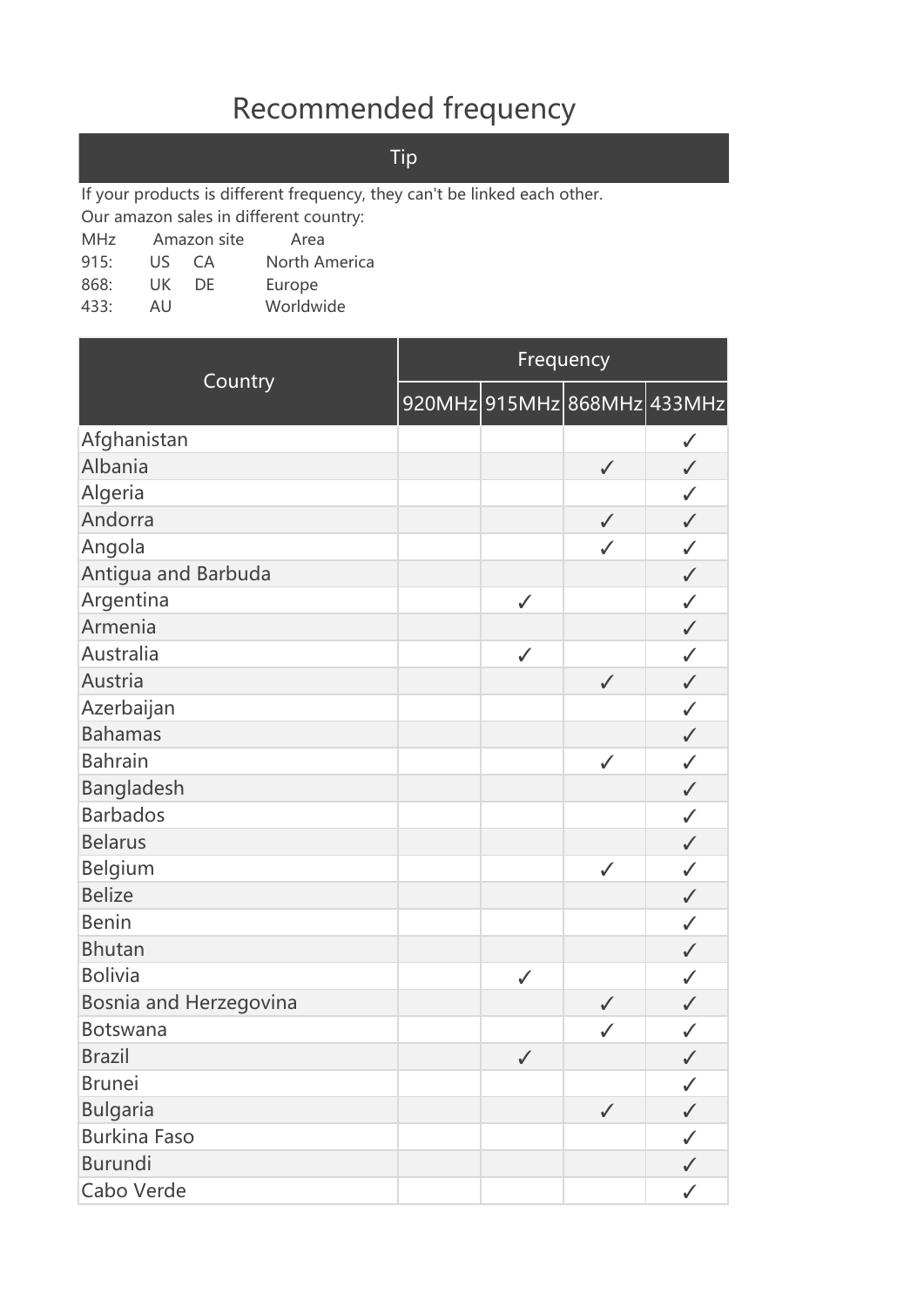| Cameroon<br>$\checkmark$<br>Canada<br>$\checkmark$<br>$\checkmark$<br>Central African Republic (CAR)<br>$\checkmark$<br>Chad<br>$\checkmark$<br>Chile<br>$\checkmark$<br>$\checkmark$<br>China<br>$\checkmark$<br>Colombia<br>$\checkmark$<br>$\checkmark$<br>Comoros<br>$\checkmark$<br>Democratic Republic of the Congo<br>$\checkmark$<br>$\checkmark$<br>Republic of the Congo<br>$\checkmark$<br>Costa Rica<br>$\checkmark$<br>✓<br>Cote d' Ivoire<br>$\checkmark$<br>Croatia<br>$\checkmark$<br>$\checkmark$<br>Cuba<br>$\checkmark$<br>Curaçao<br>$\checkmark$<br>Cyprus<br>$\checkmark$<br>$\checkmark$<br><b>Czech Republic</b><br>$\checkmark$<br>$\checkmark$ |
|--------------------------------------------------------------------------------------------------------------------------------------------------------------------------------------------------------------------------------------------------------------------------------------------------------------------------------------------------------------------------------------------------------------------------------------------------------------------------------------------------------------------------------------------------------------------------------------------------------------------------------------------------------------------------|
|                                                                                                                                                                                                                                                                                                                                                                                                                                                                                                                                                                                                                                                                          |
|                                                                                                                                                                                                                                                                                                                                                                                                                                                                                                                                                                                                                                                                          |
|                                                                                                                                                                                                                                                                                                                                                                                                                                                                                                                                                                                                                                                                          |
|                                                                                                                                                                                                                                                                                                                                                                                                                                                                                                                                                                                                                                                                          |
|                                                                                                                                                                                                                                                                                                                                                                                                                                                                                                                                                                                                                                                                          |
|                                                                                                                                                                                                                                                                                                                                                                                                                                                                                                                                                                                                                                                                          |
|                                                                                                                                                                                                                                                                                                                                                                                                                                                                                                                                                                                                                                                                          |
|                                                                                                                                                                                                                                                                                                                                                                                                                                                                                                                                                                                                                                                                          |
|                                                                                                                                                                                                                                                                                                                                                                                                                                                                                                                                                                                                                                                                          |
|                                                                                                                                                                                                                                                                                                                                                                                                                                                                                                                                                                                                                                                                          |
|                                                                                                                                                                                                                                                                                                                                                                                                                                                                                                                                                                                                                                                                          |
|                                                                                                                                                                                                                                                                                                                                                                                                                                                                                                                                                                                                                                                                          |
|                                                                                                                                                                                                                                                                                                                                                                                                                                                                                                                                                                                                                                                                          |
|                                                                                                                                                                                                                                                                                                                                                                                                                                                                                                                                                                                                                                                                          |
|                                                                                                                                                                                                                                                                                                                                                                                                                                                                                                                                                                                                                                                                          |
|                                                                                                                                                                                                                                                                                                                                                                                                                                                                                                                                                                                                                                                                          |
|                                                                                                                                                                                                                                                                                                                                                                                                                                                                                                                                                                                                                                                                          |
| Denmark<br>$\checkmark$<br>$\checkmark$                                                                                                                                                                                                                                                                                                                                                                                                                                                                                                                                                                                                                                  |
| Djibouti<br>$\checkmark$                                                                                                                                                                                                                                                                                                                                                                                                                                                                                                                                                                                                                                                 |
| Dominica<br>$\checkmark$                                                                                                                                                                                                                                                                                                                                                                                                                                                                                                                                                                                                                                                 |
| Dominican Republic<br>$\checkmark$<br>$\checkmark$                                                                                                                                                                                                                                                                                                                                                                                                                                                                                                                                                                                                                       |
| Ecuador<br>$\checkmark$<br>$\checkmark$                                                                                                                                                                                                                                                                                                                                                                                                                                                                                                                                                                                                                                  |
| Egypt<br>$\checkmark$                                                                                                                                                                                                                                                                                                                                                                                                                                                                                                                                                                                                                                                    |
| El Salvador<br>$\checkmark$                                                                                                                                                                                                                                                                                                                                                                                                                                                                                                                                                                                                                                              |
| <b>Equatorial Guinea</b><br>$\checkmark$                                                                                                                                                                                                                                                                                                                                                                                                                                                                                                                                                                                                                                 |
| Eritrea<br>$\checkmark$                                                                                                                                                                                                                                                                                                                                                                                                                                                                                                                                                                                                                                                  |
| Estonia<br>$\checkmark$<br>$\checkmark$                                                                                                                                                                                                                                                                                                                                                                                                                                                                                                                                                                                                                                  |
| Eswatini (formerly Swaziland)<br>$\checkmark$<br>$\checkmark$                                                                                                                                                                                                                                                                                                                                                                                                                                                                                                                                                                                                            |
| Ethiopia<br>$\checkmark$                                                                                                                                                                                                                                                                                                                                                                                                                                                                                                                                                                                                                                                 |
| Fiji<br>$\checkmark$                                                                                                                                                                                                                                                                                                                                                                                                                                                                                                                                                                                                                                                     |
| Finland<br>$\checkmark$<br>$\checkmark$                                                                                                                                                                                                                                                                                                                                                                                                                                                                                                                                                                                                                                  |
| France<br>$\checkmark$<br>$\checkmark$                                                                                                                                                                                                                                                                                                                                                                                                                                                                                                                                                                                                                                   |
| Gabon<br>$\checkmark$                                                                                                                                                                                                                                                                                                                                                                                                                                                                                                                                                                                                                                                    |
| Gambia<br>$\checkmark$                                                                                                                                                                                                                                                                                                                                                                                                                                                                                                                                                                                                                                                   |
| Georgia<br>$\checkmark$                                                                                                                                                                                                                                                                                                                                                                                                                                                                                                                                                                                                                                                  |
| Germany<br>$\checkmark$<br>$\checkmark$                                                                                                                                                                                                                                                                                                                                                                                                                                                                                                                                                                                                                                  |
| Ghana<br>$\checkmark$                                                                                                                                                                                                                                                                                                                                                                                                                                                                                                                                                                                                                                                    |
| Greece<br>$\checkmark$<br>$\checkmark$                                                                                                                                                                                                                                                                                                                                                                                                                                                                                                                                                                                                                                   |
| Grenada<br>$\checkmark$                                                                                                                                                                                                                                                                                                                                                                                                                                                                                                                                                                                                                                                  |
| Guatemala<br>$\checkmark$                                                                                                                                                                                                                                                                                                                                                                                                                                                                                                                                                                                                                                                |
| Guinea<br>$\checkmark$                                                                                                                                                                                                                                                                                                                                                                                                                                                                                                                                                                                                                                                   |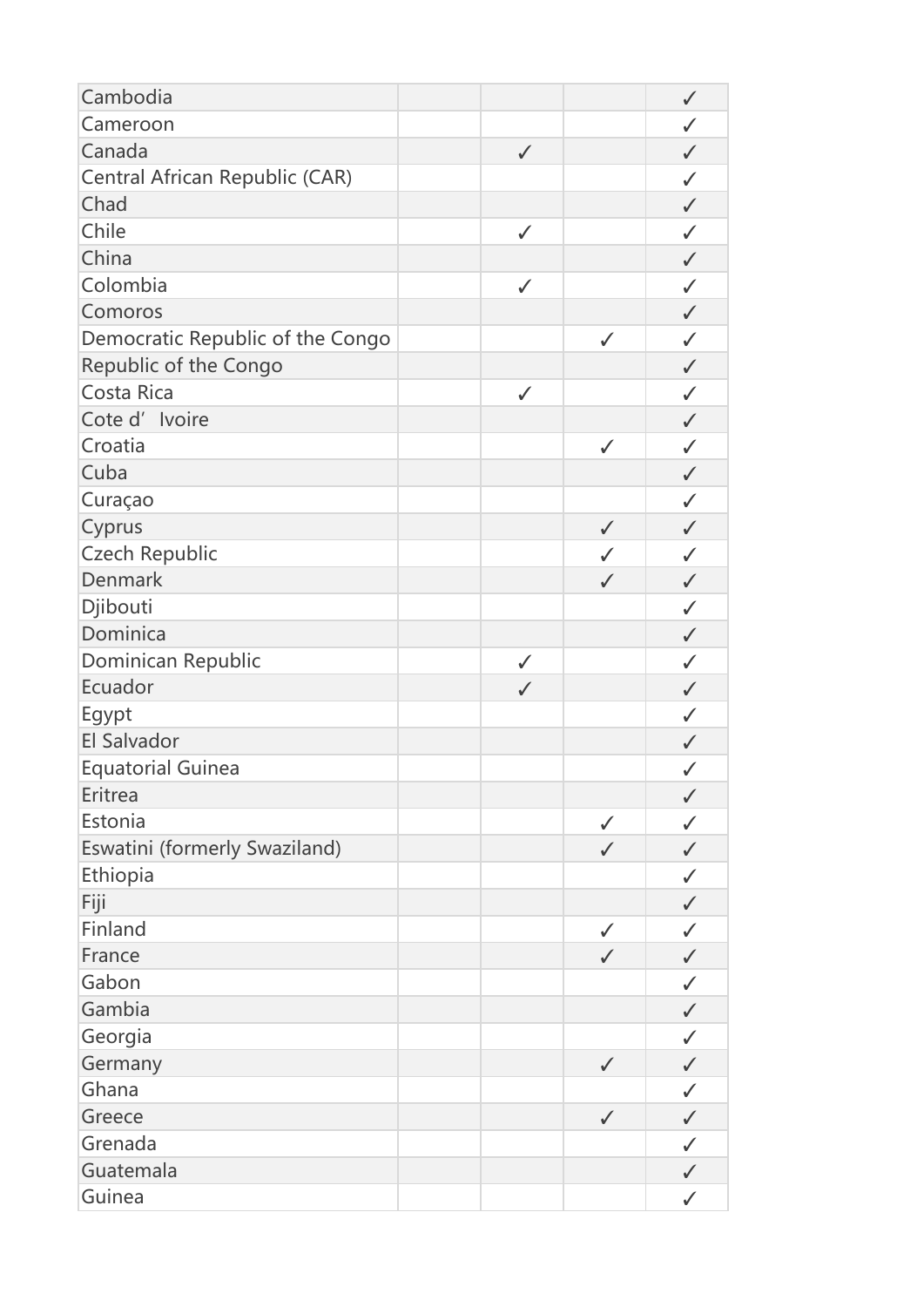| Guyana<br>$\checkmark$<br>$\checkmark$<br>Haiti<br>$\checkmark$<br>Honduras<br>$\checkmark$<br>Hong Kong (different than China)<br>$\checkmark$<br>Hungary<br>$\checkmark$<br>$\checkmark$<br>Iceland<br>$\checkmark$<br>$\checkmark$<br>India<br>$\checkmark$<br>Indonesia<br>$\checkmark$<br>Iran<br>$\checkmark$<br>Iraq<br>$\checkmark$<br>Ireland<br>$\checkmark$<br>$\checkmark$<br>Israel<br>$\checkmark$<br>Italy<br>$\checkmark$<br>$\checkmark$<br>Jamaica<br>$\checkmark$<br>Japan<br>$\checkmark$<br>$\checkmark$<br>Jordan<br>$\checkmark$<br>Kazakhstan<br>$\checkmark$<br>Kenya<br>$\checkmark$<br>Kiribati<br>$\checkmark$<br>Kosovo<br>$\checkmark$<br>Kuwait<br>$\checkmark$<br>Kyrgyzstan<br>$\checkmark$<br>Laos<br>$\checkmark$<br>Latvia<br>$\checkmark$<br>$\checkmark$ |
|------------------------------------------------------------------------------------------------------------------------------------------------------------------------------------------------------------------------------------------------------------------------------------------------------------------------------------------------------------------------------------------------------------------------------------------------------------------------------------------------------------------------------------------------------------------------------------------------------------------------------------------------------------------------------------------------------------------------------------------------------------------------------------------------|
|                                                                                                                                                                                                                                                                                                                                                                                                                                                                                                                                                                                                                                                                                                                                                                                                |
|                                                                                                                                                                                                                                                                                                                                                                                                                                                                                                                                                                                                                                                                                                                                                                                                |
|                                                                                                                                                                                                                                                                                                                                                                                                                                                                                                                                                                                                                                                                                                                                                                                                |
|                                                                                                                                                                                                                                                                                                                                                                                                                                                                                                                                                                                                                                                                                                                                                                                                |
|                                                                                                                                                                                                                                                                                                                                                                                                                                                                                                                                                                                                                                                                                                                                                                                                |
|                                                                                                                                                                                                                                                                                                                                                                                                                                                                                                                                                                                                                                                                                                                                                                                                |
|                                                                                                                                                                                                                                                                                                                                                                                                                                                                                                                                                                                                                                                                                                                                                                                                |
|                                                                                                                                                                                                                                                                                                                                                                                                                                                                                                                                                                                                                                                                                                                                                                                                |
|                                                                                                                                                                                                                                                                                                                                                                                                                                                                                                                                                                                                                                                                                                                                                                                                |
|                                                                                                                                                                                                                                                                                                                                                                                                                                                                                                                                                                                                                                                                                                                                                                                                |
|                                                                                                                                                                                                                                                                                                                                                                                                                                                                                                                                                                                                                                                                                                                                                                                                |
|                                                                                                                                                                                                                                                                                                                                                                                                                                                                                                                                                                                                                                                                                                                                                                                                |
|                                                                                                                                                                                                                                                                                                                                                                                                                                                                                                                                                                                                                                                                                                                                                                                                |
|                                                                                                                                                                                                                                                                                                                                                                                                                                                                                                                                                                                                                                                                                                                                                                                                |
|                                                                                                                                                                                                                                                                                                                                                                                                                                                                                                                                                                                                                                                                                                                                                                                                |
|                                                                                                                                                                                                                                                                                                                                                                                                                                                                                                                                                                                                                                                                                                                                                                                                |
|                                                                                                                                                                                                                                                                                                                                                                                                                                                                                                                                                                                                                                                                                                                                                                                                |
|                                                                                                                                                                                                                                                                                                                                                                                                                                                                                                                                                                                                                                                                                                                                                                                                |
|                                                                                                                                                                                                                                                                                                                                                                                                                                                                                                                                                                                                                                                                                                                                                                                                |
|                                                                                                                                                                                                                                                                                                                                                                                                                                                                                                                                                                                                                                                                                                                                                                                                |
|                                                                                                                                                                                                                                                                                                                                                                                                                                                                                                                                                                                                                                                                                                                                                                                                |
|                                                                                                                                                                                                                                                                                                                                                                                                                                                                                                                                                                                                                                                                                                                                                                                                |
|                                                                                                                                                                                                                                                                                                                                                                                                                                                                                                                                                                                                                                                                                                                                                                                                |
|                                                                                                                                                                                                                                                                                                                                                                                                                                                                                                                                                                                                                                                                                                                                                                                                |
| Lebanon<br>$\checkmark$                                                                                                                                                                                                                                                                                                                                                                                                                                                                                                                                                                                                                                                                                                                                                                        |
| Lesotho<br>$\checkmark$<br>$\checkmark$                                                                                                                                                                                                                                                                                                                                                                                                                                                                                                                                                                                                                                                                                                                                                        |
| Liberia<br>$\checkmark$                                                                                                                                                                                                                                                                                                                                                                                                                                                                                                                                                                                                                                                                                                                                                                        |
| Libya<br>$\checkmark$                                                                                                                                                                                                                                                                                                                                                                                                                                                                                                                                                                                                                                                                                                                                                                          |
| Liechtenstein<br>$\checkmark$<br>$\checkmark$                                                                                                                                                                                                                                                                                                                                                                                                                                                                                                                                                                                                                                                                                                                                                  |
| Lithuania<br>$\checkmark$<br>$\checkmark$                                                                                                                                                                                                                                                                                                                                                                                                                                                                                                                                                                                                                                                                                                                                                      |
| Luxembourg<br>$\checkmark$<br>$\checkmark$                                                                                                                                                                                                                                                                                                                                                                                                                                                                                                                                                                                                                                                                                                                                                     |
| Madagascar<br>$\checkmark$<br>$\checkmark$                                                                                                                                                                                                                                                                                                                                                                                                                                                                                                                                                                                                                                                                                                                                                     |
| Malawi<br>$\checkmark$<br>$\checkmark$                                                                                                                                                                                                                                                                                                                                                                                                                                                                                                                                                                                                                                                                                                                                                         |
| Malaysia<br>$\checkmark$<br>$\checkmark$                                                                                                                                                                                                                                                                                                                                                                                                                                                                                                                                                                                                                                                                                                                                                       |
| <b>Maldives</b><br>$\checkmark$                                                                                                                                                                                                                                                                                                                                                                                                                                                                                                                                                                                                                                                                                                                                                                |
| Mali<br>$\checkmark$                                                                                                                                                                                                                                                                                                                                                                                                                                                                                                                                                                                                                                                                                                                                                                           |
| Malta<br>$\checkmark$<br>$\checkmark$                                                                                                                                                                                                                                                                                                                                                                                                                                                                                                                                                                                                                                                                                                                                                          |
| Marshall Islands<br>$\checkmark$                                                                                                                                                                                                                                                                                                                                                                                                                                                                                                                                                                                                                                                                                                                                                               |
| Mauritania<br>$\checkmark$                                                                                                                                                                                                                                                                                                                                                                                                                                                                                                                                                                                                                                                                                                                                                                     |
| Mauritius<br>$\checkmark$<br>$\checkmark$                                                                                                                                                                                                                                                                                                                                                                                                                                                                                                                                                                                                                                                                                                                                                      |
| Mexico<br>$\checkmark$<br>$\checkmark$                                                                                                                                                                                                                                                                                                                                                                                                                                                                                                                                                                                                                                                                                                                                                         |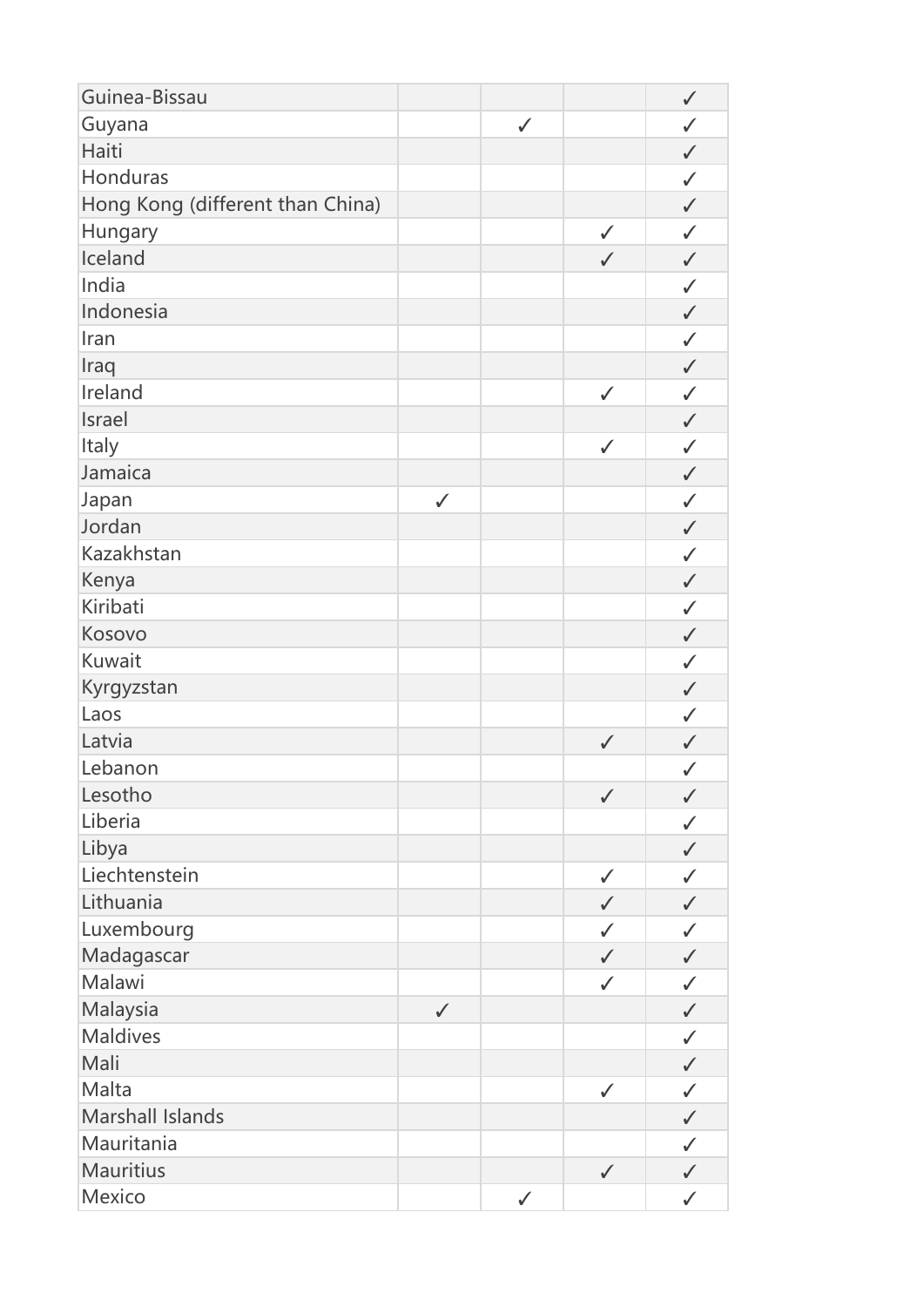| Micronesia                       |              |              | $\checkmark$ |
|----------------------------------|--------------|--------------|--------------|
| Moldova                          |              | $\checkmark$ | $\checkmark$ |
| Monaco                           |              |              | $\checkmark$ |
| Mongolia                         |              |              | $\checkmark$ |
| Montenegro                       |              | $\checkmark$ | $\checkmark$ |
| Morocco                          |              |              | $\checkmark$ |
| Mozambique                       |              | $\checkmark$ | $\checkmark$ |
| Myanmar (Burma)                  |              |              | $\checkmark$ |
| Namibia                          |              | $\checkmark$ | $\checkmark$ |
| Nauru                            |              |              | $\checkmark$ |
| Nepal                            |              |              | $\checkmark$ |
| Netherlands                      |              | $\checkmark$ | $\checkmark$ |
| <b>New Zealand</b>               | $\checkmark$ |              | $\checkmark$ |
| Nicaragua                        |              |              | $\checkmark$ |
| Niger                            |              |              | $\checkmark$ |
| Nigeria                          |              |              | $\checkmark$ |
| North Macedonia                  |              | $\checkmark$ | $\checkmark$ |
| North Korea                      |              |              | $\checkmark$ |
| Norway                           |              |              | $\checkmark$ |
| Oman                             |              |              | $\checkmark$ |
| Pakistan                         |              |              | $\checkmark$ |
| Palau                            |              |              | $\checkmark$ |
| Palestine                        |              |              | $\checkmark$ |
| Panama                           | $\checkmark$ |              | $\checkmark$ |
| Papua New Guinea                 |              |              | $\checkmark$ |
| Paraguay                         | $\checkmark$ |              | $\checkmark$ |
| Peru                             | $\checkmark$ |              | $\checkmark$ |
| Philippines                      |              | $\checkmark$ | $\checkmark$ |
| Poland                           |              | $\checkmark$ | $\checkmark$ |
| Portugal                         |              | $\checkmark$ | $\checkmark$ |
| <b>Puerto Rico</b>               | $\checkmark$ |              | $\checkmark$ |
| Qatar                            |              |              | $\checkmark$ |
| Romania                          |              | $\checkmark$ | $\checkmark$ |
| Russia                           |              | $\checkmark$ | $\checkmark$ |
| Rwanda                           |              |              | $\checkmark$ |
| <b>Saint Kitts and Nevis</b>     |              |              | ✓            |
| Saint Lucia                      |              |              | $\checkmark$ |
| Saint Vincent and the Grenadines |              |              | $\checkmark$ |
| Samoa                            |              |              | $\checkmark$ |
| San Marino                       |              |              | $\checkmark$ |
| Sao Tome and Principe            |              |              | $\checkmark$ |
| Saudi Arabia                     |              | $\checkmark$ | $\checkmark$ |
|                                  |              |              |              |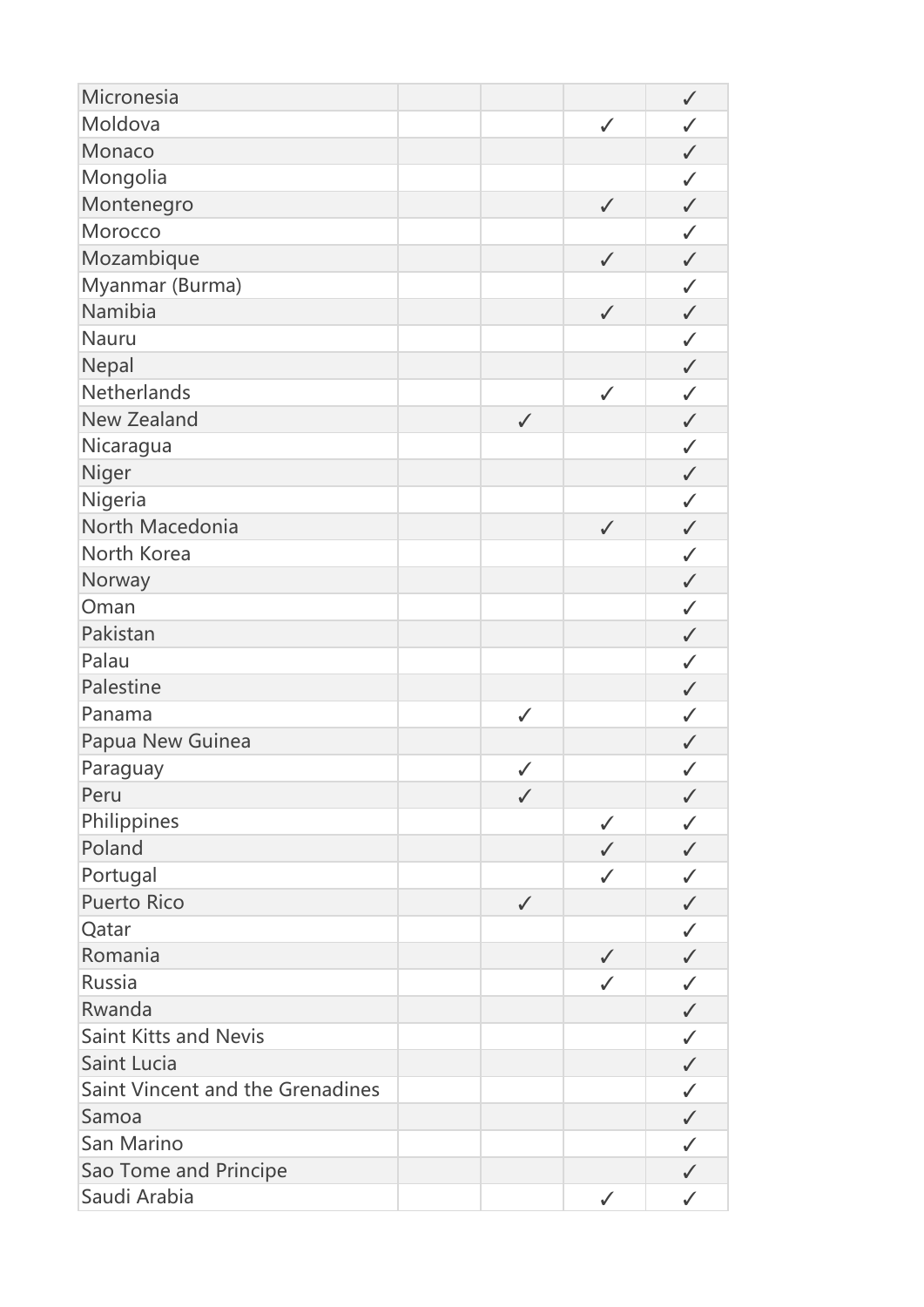| Senegal                        |              |              |              | $\checkmark$ |
|--------------------------------|--------------|--------------|--------------|--------------|
| Serbia                         |              |              | $\checkmark$ | $\checkmark$ |
| Seychelles                     |              |              | $\checkmark$ | $\checkmark$ |
| Sierra Leone                   |              |              |              | $\checkmark$ |
| Singapore                      | $\checkmark$ |              |              | $\checkmark$ |
| Slovakia                       |              |              | $\checkmark$ | $\checkmark$ |
| Slovenia                       |              |              | $\checkmark$ | $\checkmark$ |
| Solomon Islands                |              |              |              | $\checkmark$ |
| Somalia                        |              |              |              | $\checkmark$ |
| South Africa                   |              |              | $\checkmark$ | $\checkmark$ |
| South Korea                    | $\checkmark$ |              |              | $\checkmark$ |
| South Sudan                    |              |              |              | $\checkmark$ |
| Spain                          |              |              | $\checkmark$ | $\checkmark$ |
| Sri Lanka                      |              |              |              | $\checkmark$ |
| Sudan                          |              |              |              | $\checkmark$ |
| Suriname                       |              | $\checkmark$ |              | $\checkmark$ |
| Sweden                         |              |              | $\checkmark$ | $\checkmark$ |
| Switzerland                    |              |              | $\checkmark$ | $\checkmark$ |
| Syria                          |              |              |              | $\checkmark$ |
| Taiwan                         |              |              |              | $\checkmark$ |
| Tajikistan                     |              |              |              | $\checkmark$ |
| Tanzania                       |              |              | $\checkmark$ | $\checkmark$ |
| Thailand                       |              |              |              | $\checkmark$ |
| Timor-Leste                    |              |              |              | $\checkmark$ |
| <b>Togo</b>                    |              |              |              | $\checkmark$ |
| Tonga                          |              |              |              | $\checkmark$ |
| <b>Trinidad and Tobago</b>     |              |              |              | $\checkmark$ |
| Tunisia                        |              |              |              | $\checkmark$ |
| Turkey                         |              |              | $\checkmark$ | $\checkmark$ |
| Turkmenistan                   |              |              |              | $\checkmark$ |
| Tuvalu                         |              |              |              | $\checkmark$ |
| Uganda                         |              |              |              | $\checkmark$ |
| Ukraine                        |              |              |              | $\checkmark$ |
| United Arab Emirates (UAE)     |              |              | $\checkmark$ | $\checkmark$ |
| United Kingdom (UK)            |              |              | $\checkmark$ | $\checkmark$ |
| United States of America (USA) |              | $\checkmark$ |              | $\checkmark$ |
| Uruguay                        |              | $\checkmark$ |              | $\checkmark$ |
| Uzbekistan                     |              |              |              | $\checkmark$ |
| Vanuatu                        |              |              |              | $\checkmark$ |
| Vatican City (Holy See)        |              |              | $\checkmark$ | $\checkmark$ |
| Venezuela                      |              | $\checkmark$ |              | $\checkmark$ |
| Vietnam                        |              |              |              | ✓            |
|                                |              |              |              |              |